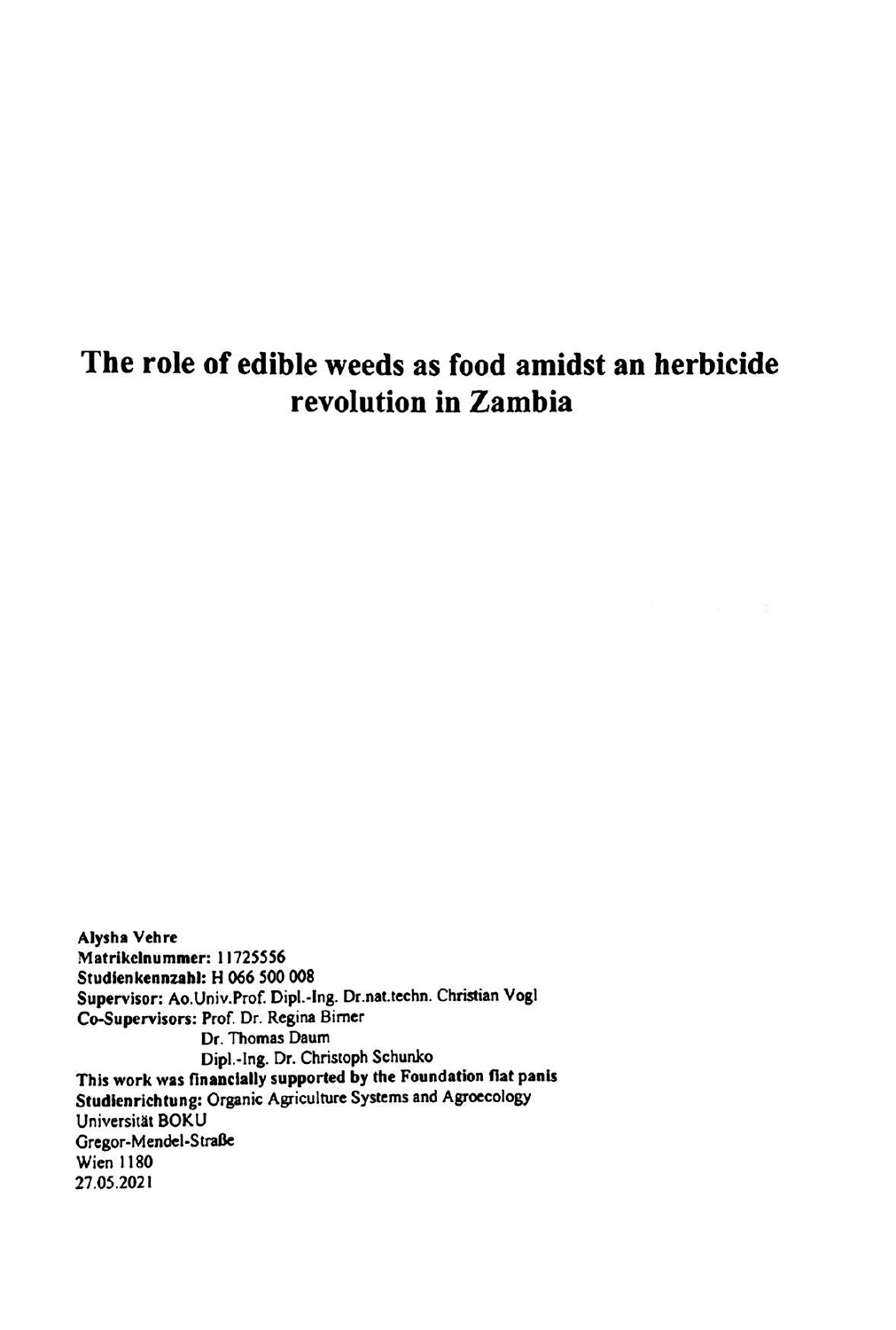## **Abstract**

#### Vehre, Alysha. 2021. The role of edible weeds as food amidst an herbicide revolution in Zambia, Master thesis at the University of Natural Resources and Life Sciences Vienna (Austria)

Concem continues to grow for global food security as rates of hunger and malnutrition are on the rise. African leafy vegetables and wild cdible plants have been well-documentcd as important contributors to diets amid times of scarcity, however little attention has been given<br>to these plants in the context of agricultural weeds. This distinction is important as herbicides to these plants in the context of agricultural weeds. This distinction is important as herbicides are on the rise across developing nations and it is important to assess the trade-offs that come with them. The aim of this study was to assess the importance of edible weeds for food security and how they arc affected by growing rates of herbicide adoption. Research was conducted in the Eastern and Southern Provinces of Zambia. Quantitative interviews were conducted with 159 households along with ficld walks to collect data on the types of weeds consumed, household consumption pattems and herbicide adoption rates. The relevance of cdible weeds for food is evident, especially during periods of heightened food insecurity. They are however, more than famine foods. Edible weeds were consumed regardless of socio-economic characteristics indicating their importance in food culture. Moreover, edible weeds were often used additionally for fodder, medicine and nutrition. Herbicide usage was low, however, households demonstrated a high interest in adoption. Whilc no correlation was found between herbicides and edible weed consumption, this will likely change in the future as herbicide adoption rates are expected to increase. Further promotion and training in agrochemicals should take into account the associated risk to edible wecds as <sup>a</sup> pertinent food group to smallholder farmers.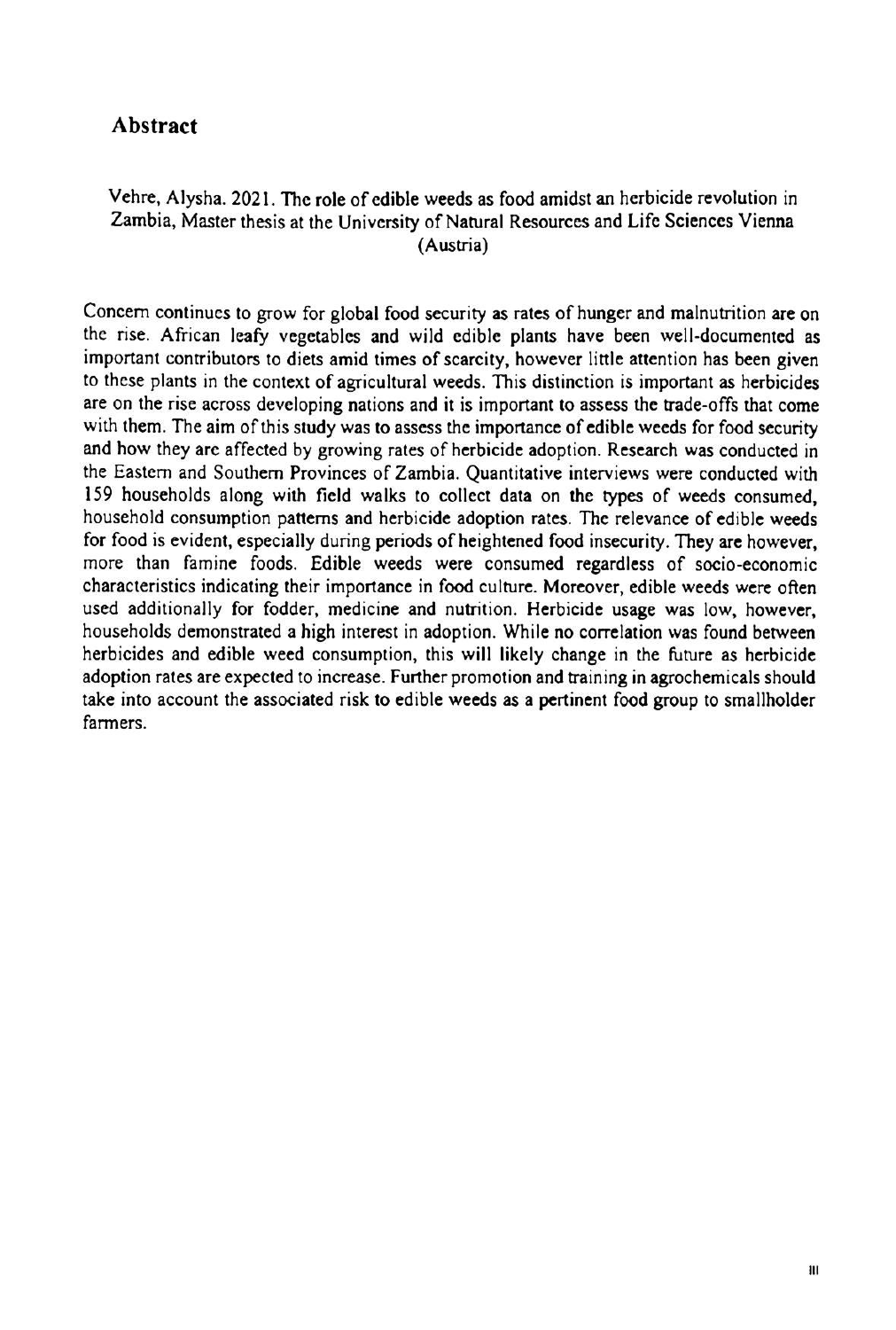# Summary

### lntroduction/Background

Concem continues to grow for global food security as rates of hunger and malnutrition are on the rise. African leafy vegetables and wild edible plants have been well-documented as important contributors to diets amid times of scarcity, however little attention has been given to thesc plants in the context of agricultural weeds. This distinction is important as herbicides are on thc rise across devcloping nations. Herbicide usage may provide benefits to increasing food security by increasing yields, however they may also come with unintended consequences to human and environmental health. Furthermore, they may adversely affect the contribution of edible weeds as a food source. As herbicide use is expected to continue grow, it is important to assess the trade-offs that come with them.

#### Objectives/Research Questions

The objcctive of the study was to provide an understanding of if, and how edible weeds contribute to houschold food sccurity for small-holder farmers in Zambia and, in rclation to edible wecds, how herbicide usage may, in turn, affect food security. In order to mcet the objective, the following research questions were used:

- 1. Which edible weeds are used by smallholder farming households?
- 2. How relevant are edible weds for household food security?
- 3. What are the trends in herbicide adoption amongst smallholder farmers?
- 4. Howare these trends affecting edible weed consumption?

#### **Methods**

The study was conducted in the Eastern and Southern Provinces of Zambia. Quantitative interviews were conducted with 159 randomly selected households. The head of the household along with thc person responsiblc for food were interviewed on the topics of household along with the person responsible for food were interviewed on the topics of household<br>demographics, farm description, pesticide usage, edible weed usage, food security and<br>knowledge and perception of herbicides, nutrition 14 guided field walks were carried out in order to collect and identify the edible weeds described in the interviews.

#### **Results**

Edible wecds were consumed by all of the households within the study. <sup>A</sup> total of 22 ediblc edible weeds were consumed by an of the households whilm the study. A total of 22 edible<br>weeds were identified (2 to their genera and 20 to their species). The most prominent weeds<br>used by households include Amarathus sp., used by households include Amarathus sp., Cochorus olitorius, Bidens sp., Ceratotheca triloba<br>and Cleome gynandra. Edible weeds were seldom used only for food and were used additionally as fodder by 81% of households, medicine by 46% of households and income by 11% of houscholds. Households consumed edible weeds regardless of socio-economic factors **(age,** gender, income and education) but were consumed significantly more frequently by houscholds in the Southern Province than in the Eastern Province (r=-0.4, p=<0.001).

Edible weeds were consumed primarily as a means to supplement their diets (54%,  $n=157$ ) but were also almost equally consumed out of tradition (53%) and preference (46%). Edible weeds werc preserved by 137 households, from which 99% did so to ensure food sccurity for the future. The peak times for edible weed collection also coincide the with periods of times in which households expressed being food insecure. Furthermore 87% of total number of respondents (n=270) perccivcd cdible weeds to be especially important during times of food scarcity.